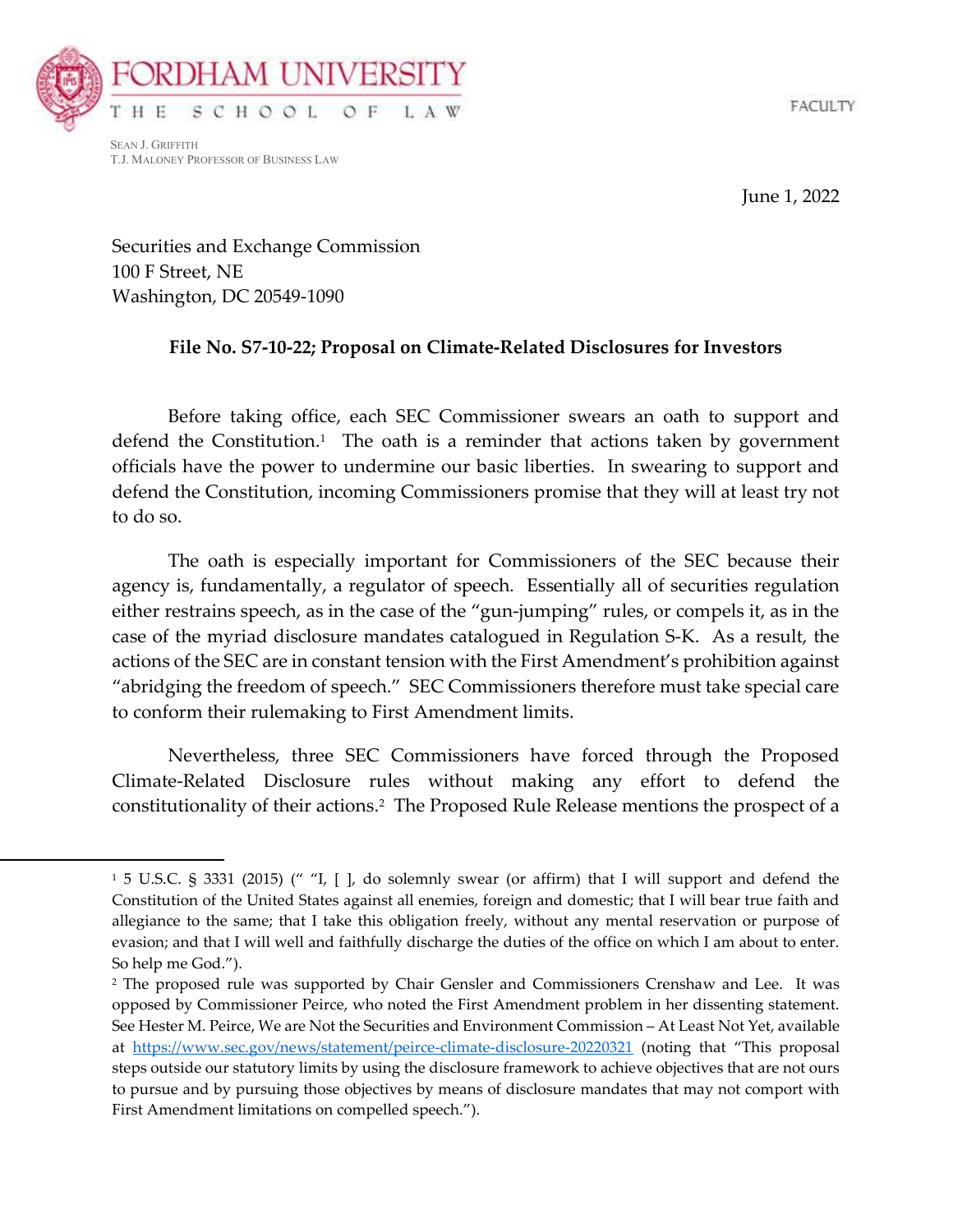First Amendment problem only once, in reference to an objection raised in comment letters.<sup>3</sup> The Proposed Rule Release makes no effort to answer the objection or to address the constitutional problem at all. Instead, it ignores it.

 This is contrary to the Commissioners' oath to support and defend the constitution. The Proposed Climate-Related Disclosures are, in fact, an unconstitutional abridgment of the freedom of speech, as I explain in my draft law review article, What's "Controversial" About ESG? A Theory of Compelled Commercial Speech under the First Amendment, available at https://papers.ssrn.com/sol3/papers.cfm?abstract\_id=4118755 and attached to this letter. In the Article, I show that although the vast majority of mandatory disclosure regulations are consistent with First Amendment doctrine, the Proposed Climate-Related Disclosures are not. The paragraphs that follow summarize my analysis.

 Securities regulation involves commercial speech—that is, speech involved in the buying and selling of some good or product—in this case investment products. According to Supreme Court precedent, commercial speech receives limited constitutional protection.<sup>4</sup> Commercial speech is protected because consumers in a market economy require the free flow of information about products, but its protection is limited because the consumer protection rationale leaves room for regulations aimed at protecting consumers.<sup>5</sup> As the doctrine has developed, a form of intermediate scrutiny has been applied to rules *restraining* commercial speech,<sup>6</sup> but a substantially lesser standard often applies to rules compelling commercial speech, provided that the required disclosures are "purely factual and uncontroversial."<sup>7</sup>

The hinge on which the First Amendment analysis turns is the concept of controversy. What makes a disclosure "purely factual and uncontroversial?" I argue that this requirement operates as a pretext check to ensure that the regulator has not exceeded the plausible bounds of the commercial speech doctrine. In this way, the analysis of controversy does not look to any outside constituency but rather to the plausibility of the consumer protection rationale. A regulation that is plainly focused on consumer

<sup>3</sup> Proposed Rule Release, 21 ("Some commenters also argued that mandated climate disclosure rules could violate First Amendment rights.") (citing letters received from letters from the Institute for Free Speech, the West Virginia Attorney General, and the Texas Public Policy Foundation).

<sup>4</sup> Virginia State Bd. of Pharmacy v. Virginia Citizens Consumer Council, Inc., 425 U.S. 748, 771–72 (1976).

<sup>5</sup> Id., at 771-72 ("[T]he stream of commercial information [must] flow cleanly as well as freely.").

<sup>6</sup> Central Hudson Gas & Elec. Corp. v. Pub. Serv. Comm'n of NY, 447 U.S. 557 (1980).

<sup>7</sup> Zauderer v. Office of Disciplinary Counsel of Supreme Court of Ohio, 471 U.S. 626, 652-53 (1985); Nat'l Inst. of Family & Life Advocates v. Becerra, 138 S. Ct. 2361 (2018).